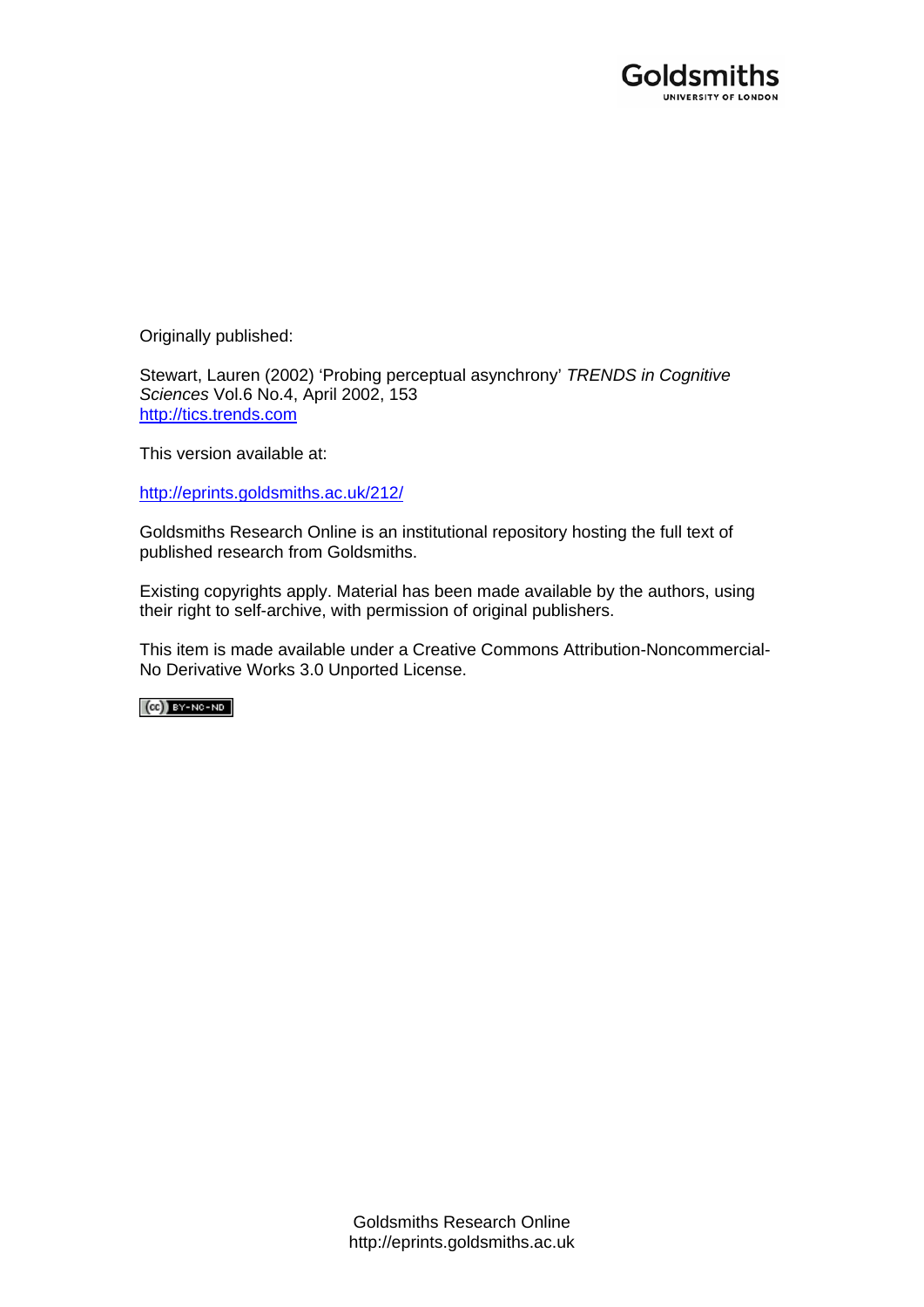**News and comment** 

## **Probing perceptual asynchrony**

## **Lauren Stewart**

A striking visual phenomenon, colour–motion asynchrony, suggests that different attributes of the same stimulus can appear to occur at different times. When a green pattern moving upwards and a red pattern moving downwards are alternated every 250 ms, a synchronous change in colour and direction is only reported if the direction change precedes the colour change by about 100 ms. This intriguing finding has been interpreted to indicate that conscious perception of motion requires a longer processing duration than colour, owing to temporal processing differences in the modules specialized for each of these attributes. From this, comes the suggestion that different visual attributes are processed asynchronously in time and perceived asynchronously without compensation.

A recent paper by Nishida and Johnston challenges this 'processingdelay hypoythesis' on theoretical and empirical grounds [1]. They show that the colour–motion asynchrony is only seen at high alternation frequencies, typically for stimulus changes once every 250 ms. They also show that perceptual asynchrony cannot be ascribed to a differential processing delay between colour and motion that only occurs at high alternation rates. Subjects were presented two stimuli: one above the other, which could be both colour, both motion, or one of each. Crucially, one of the two stimuli would rapidly alternate (in colour or motion) while the other stimulus would alternate at a single point in time. Subjects could accurately perceive the synchronicity of a single alternation with respect to a change in embedded in a rapidly alternating sequence. Perceptual asynchrony only occurred when the task was to compare colour and motion attributes, both of which were rapidly changing.

Nishida and Johnston also showed that the perceptual asynchrony effect, which could be as large as 100 ms, is not reflected in a difference in reaction time to respond to motion compared with colour. Subjects were equally fast whether they were detecting a target direction embedded in a sequence of rapidly alternating direction stimuli or a target colour embedded in a sequence of rapidly alternating colours. In addition, Nishida and Johnston showed that perceptual asynchrony is not consistent across tasks. They asked subjects either to synchronize a button press with the downward movement of an alternating sequence, or to follow the upward and downward motion by moving a computer mouse. Subjects were accurate only when using the mouse – button presses typically lagged the downward movement of the stimulus by about 100 ms.

These peculiarities of the colour–motion asynchrony effect caused Nishida and Johnston to question the processing-delay theory of perceptual asynchrony and to advance the idea of a 'time-marker' theory of temporal binding. They propose that a relative timing judgement about two attributes, requires each event to be temporally tagged for subsequent comparison. The relative temporal perception of two events sometimes depends upon the relationship between the time markers used to represent each event. A colour change, which can be measured at just two points in time, will be tagged as a 'transition' whereas a direction change, requiring measurement at three points in time, will be tagged as a 'turning point'. Nishida and Johnston argue that asynchrony effects arise because, at higher rates, it becomes difficult to link temporal markers of a different type (transitions vs turning points),